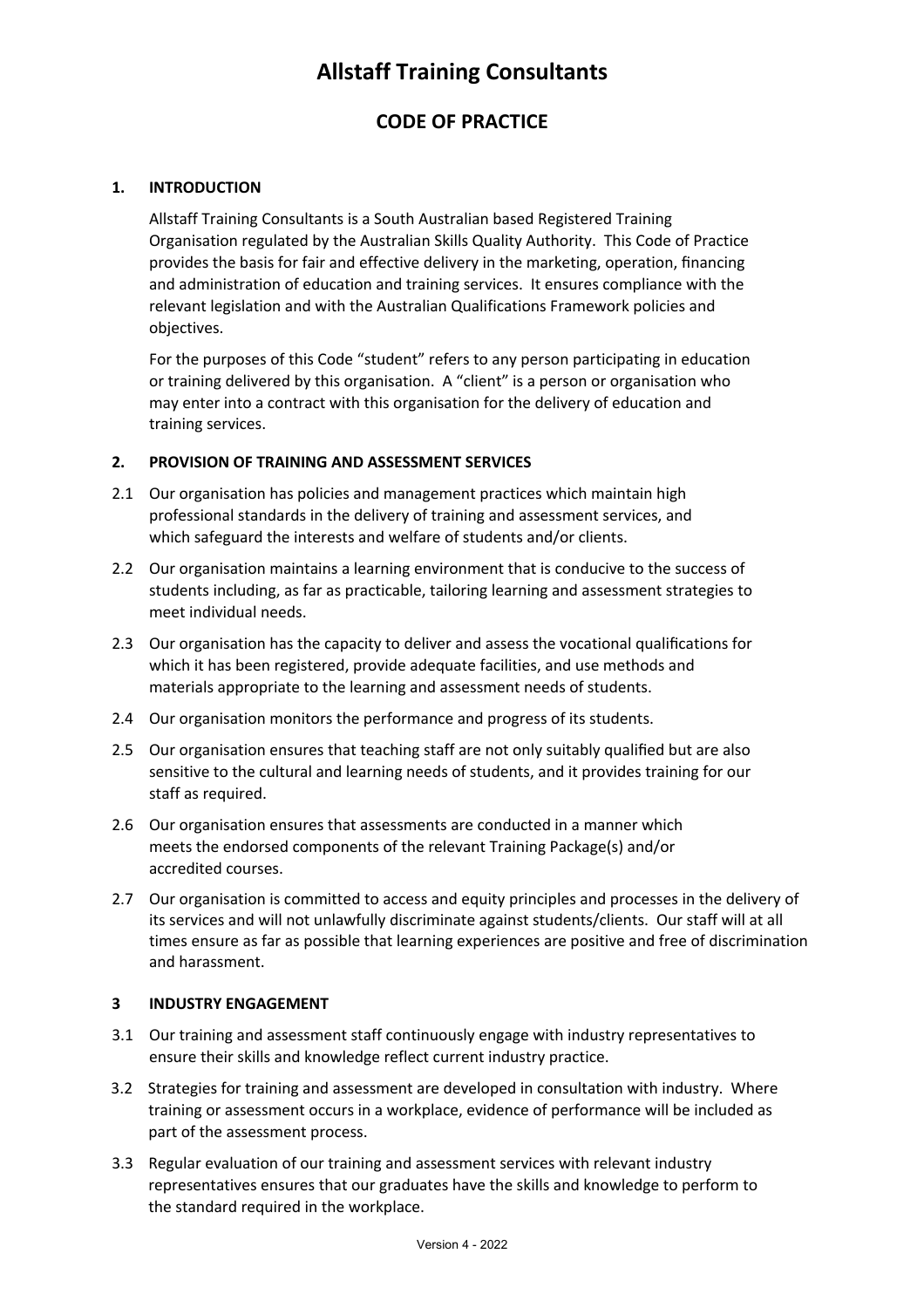# **4 ISSUE OF QUALIFICATIONS**

- 4.1 Our organisation issues qualifications and Statements of Attainment to students who meet the required outcomes of a qualification or unit of competency, in accordance with the AQF Implementation Handbook.
- 4.2 Our organisation recognises the AQF qualifications and Statements of Attainment issued by other RTOs.

## **5 MARKETING OF TRAINING AND ASSESSMENT SERVICES**

- 5.1 Our organisation markets and advertises its products and services in an ethical manner.
- 5.2 Our organisation gains written permission from a student or client before using information about that individual or organisation in any marketing materials.
- 5.3 Our organisation accurately represents its training programs and services to prospective students and clients.
- 5.4 Our organisation ensures students and clients are provided with full details of conditions in any contract arrangements with the organisation.
- 5.5 No false/misleading comparisons are drawn with other training organisations/qualifications.

# **6 FINANCIAL STANDARDS**

- 6.1 Our organisation has a refund policy that is fair and equitable. This policy is made available to all students and clients prior to enrolment.
- 6.2 Our organisation ensures that the contractual and financial relationship between the student/client and the organisation is fully and properly documented, and that copies of the documentation are made available to the student/client. Documentation includes: the rights and responsibilities of students, costs of training and assessment services and issuance of qualifications, payment arrangements, refund conditions and any other matters that place obligations on students or clients.

## **7 PROVISION OF INFORMATION**

- 7.1 Our organisation supplies accurate, relevant and up-to-date information to prospective students and clients.
- 7.2 Our organisation supplies this information to students and clients prior to enrolment and regularly reviews all information provided to ensure its accuracy and relevance.

## **8 RECRUITMENT**

- 8.1 Our organisation conducts recruitment of students at all times in an ethical and responsible manner.
- 8.2 Offers of course placement are based on an assessment of the extent to which the qualifications, proficiency and aspirations of the applicant are matched by the training opportunity offered.
- 8.3 Our organisation ensures that the educational background of intending students is assessed by suitably qualified staff and/or agents, and provides for the training of such